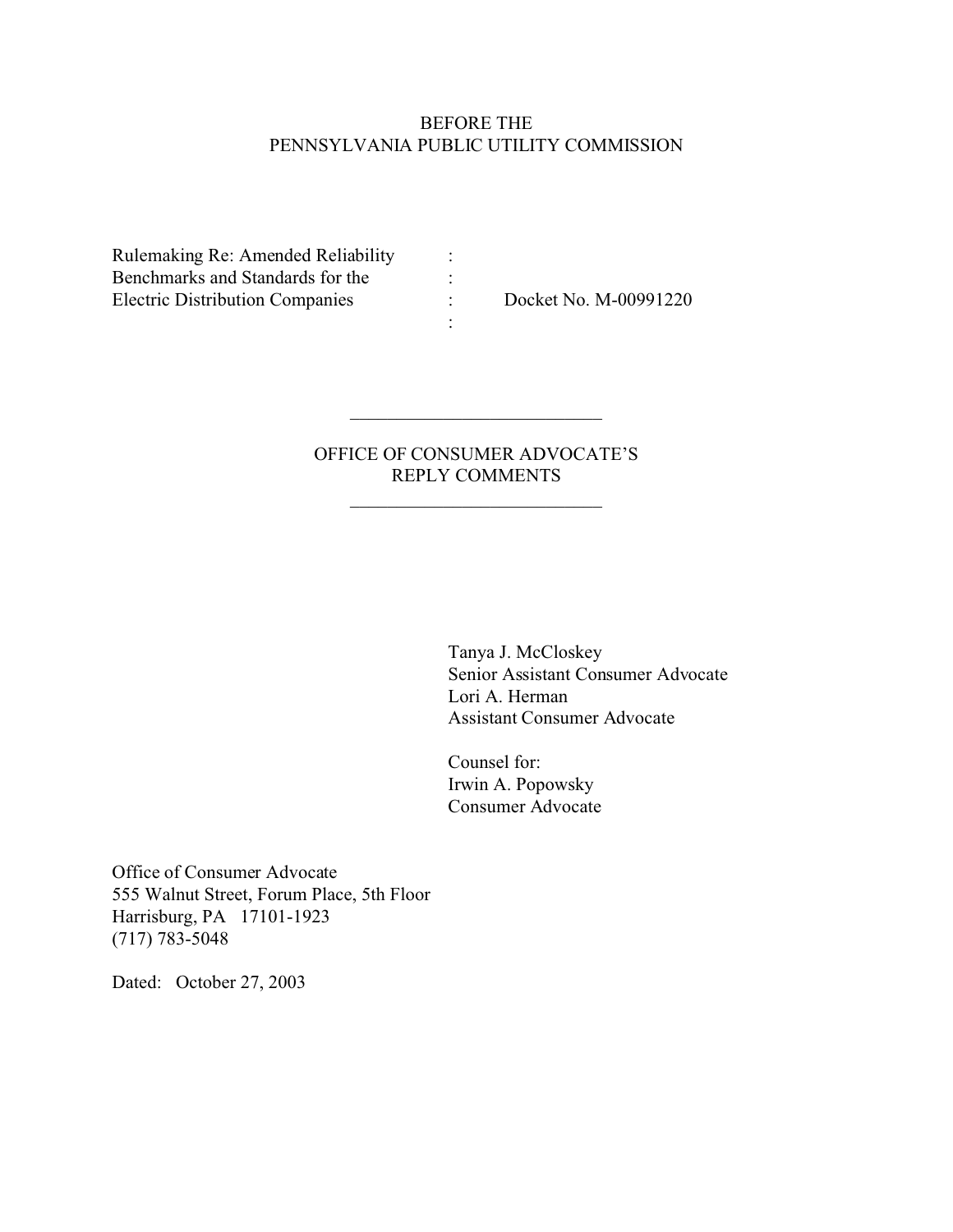# **TABLE OF CONTENTS**

| I. |                 |                                                                                                                                               |                                                                                                                                    |  |  |  |  |  |
|----|-----------------|-----------------------------------------------------------------------------------------------------------------------------------------------|------------------------------------------------------------------------------------------------------------------------------------|--|--|--|--|--|
| Π. |                 |                                                                                                                                               |                                                                                                                                    |  |  |  |  |  |
|    | A.              | Data Quality Issues Will Always Exist And Cannot Stand In The<br>Way Of Establishing Appropriate Performance Benchmarks And Standards 4       |                                                                                                                                    |  |  |  |  |  |
|    |                 | 1.                                                                                                                                            | There Has Been No Showing That The Historic Data Does Not<br>Represent An Appropriate Level Of Reliability  4                      |  |  |  |  |  |
|    |                 | 2.                                                                                                                                            | Data Quality Issues Should Not Be The Focal Point Of This                                                                          |  |  |  |  |  |
|    |                 | 3.                                                                                                                                            | The Requests of Individual EDCs For A Change In Their<br>Historic Performance Benchmarks Should Not Be Entertained 7               |  |  |  |  |  |
|    |                 |                                                                                                                                               | a.                                                                                                                                 |  |  |  |  |  |
|    |                 |                                                                                                                                               | FirstEnergy Companies (Met-Ed, Penelec, Penn Power)  8<br>b.                                                                       |  |  |  |  |  |
|    |                 |                                                                                                                                               | West Penn $\ldots \ldots \ldots \ldots \ldots \ldots \ldots \ldots \ldots \ldots \ldots \ldots \ldots$<br>$\mathbf{c}$ .           |  |  |  |  |  |
|    |                 |                                                                                                                                               | d.                                                                                                                                 |  |  |  |  |  |
|    |                 | 4.                                                                                                                                            |                                                                                                                                    |  |  |  |  |  |
|    | <b>B.</b>       | Allowing Further Variability In The Minimum Performance Standards<br>Does Not Achieve The Mandate Of The Act And Does Not Serve To            |                                                                                                                                    |  |  |  |  |  |
|    | $\mathcal{C}$ . | The Commission Must Establish An Enforcement Mechanism In Its<br><u>Rulemaking That Assures Compliance With The Requirements Of The Act11</u> |                                                                                                                                    |  |  |  |  |  |
|    | D.              | The Use Of Customer Survey Data Is Not An Adequate Substitute For The                                                                         |                                                                                                                                    |  |  |  |  |  |
|    | Ε.              |                                                                                                                                               | The Commission May Wish To Consider A Uniform Standard In The<br>Future But Should First Ensure That Reliability Is, At A Minimum, |  |  |  |  |  |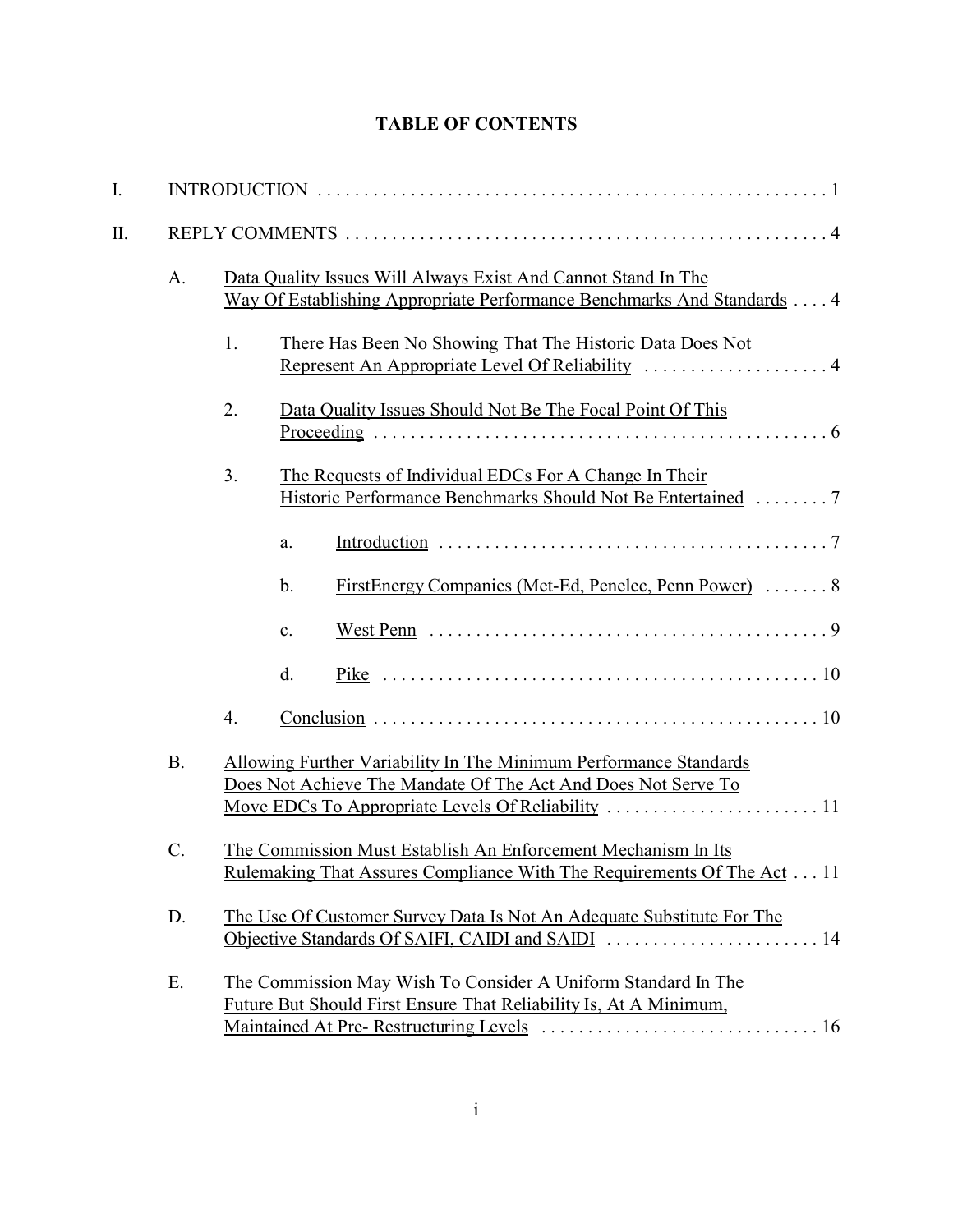|  | F. The Procedures For Excluding Major Events And The Reporting Requirements |  |  |  |  |  |
|--|-----------------------------------------------------------------------------|--|--|--|--|--|
|  |                                                                             |  |  |  |  |  |
|  |                                                                             |  |  |  |  |  |
|  |                                                                             |  |  |  |  |  |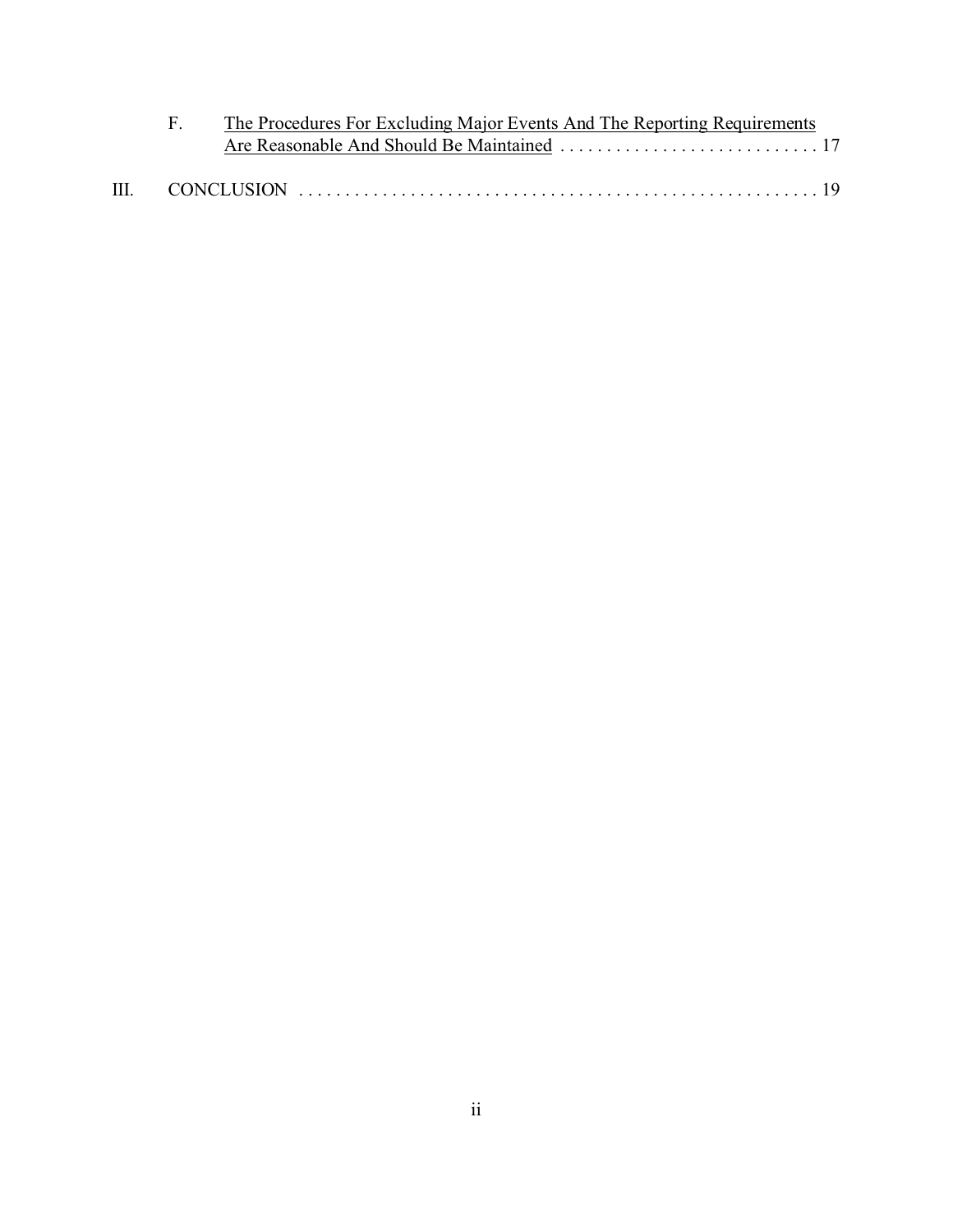### I. INTRODUCTION

On October 10, 2003, the Office of Consumer Advocate ("OCA") filed its Comments in the above-captioned proceeding. Comments on the Commission's Tentative Order in this proceeding were also filed by the Energy Association of Pennsylvania ("EAP"); PPL Electric Utilities, Inc. ("PPL"); Allegheny Energy d/b/a West Penn Power Company ("West Penn"); UGI Utilities ("UGI"); the FirstEnergy Companies which include Metropolitan Edison, Pennsylvania Electric, and Pennsylvania Power (collectively "FE Companies"); PECO Energy Company ("PECO"); Wellsboro Electric Company ("Wellsboro"); Citizens Electric Company ("Citizens"); Pike County Power & Light Company ("Pike"); and the Pennsylvania AFL-CIO Utility Caucus ("AFL-CIO"). In general, the EAP and the electric distribution company ("EDC") commenters argue that more variability is needed in setting the performance standards and that the EDCs should not be held accountable to a standard based on pre-restructuring data since such data is unreliable. The EAP and the EDCs seem to suggest that no enforceable performance standards or benchmarks can be established and that customer survey data be relied upon more than the objective standards of SAIFI, CAIDI, and SAIDI in evaluating performance.

The AFL-CIO and the OCA, on the other hand, point out that the Commission's amended benchmarks and standards do not achieve the mandate of the Act that service quality be maintained, and that the amended benchmarks and standards continue to allow for system performance that is worse than pre-restructuring levels of performance. The AFL-CIO captured the problem as follows:

> While there is no question that the new standards represent major improvement over the old standards, the new standards are all (with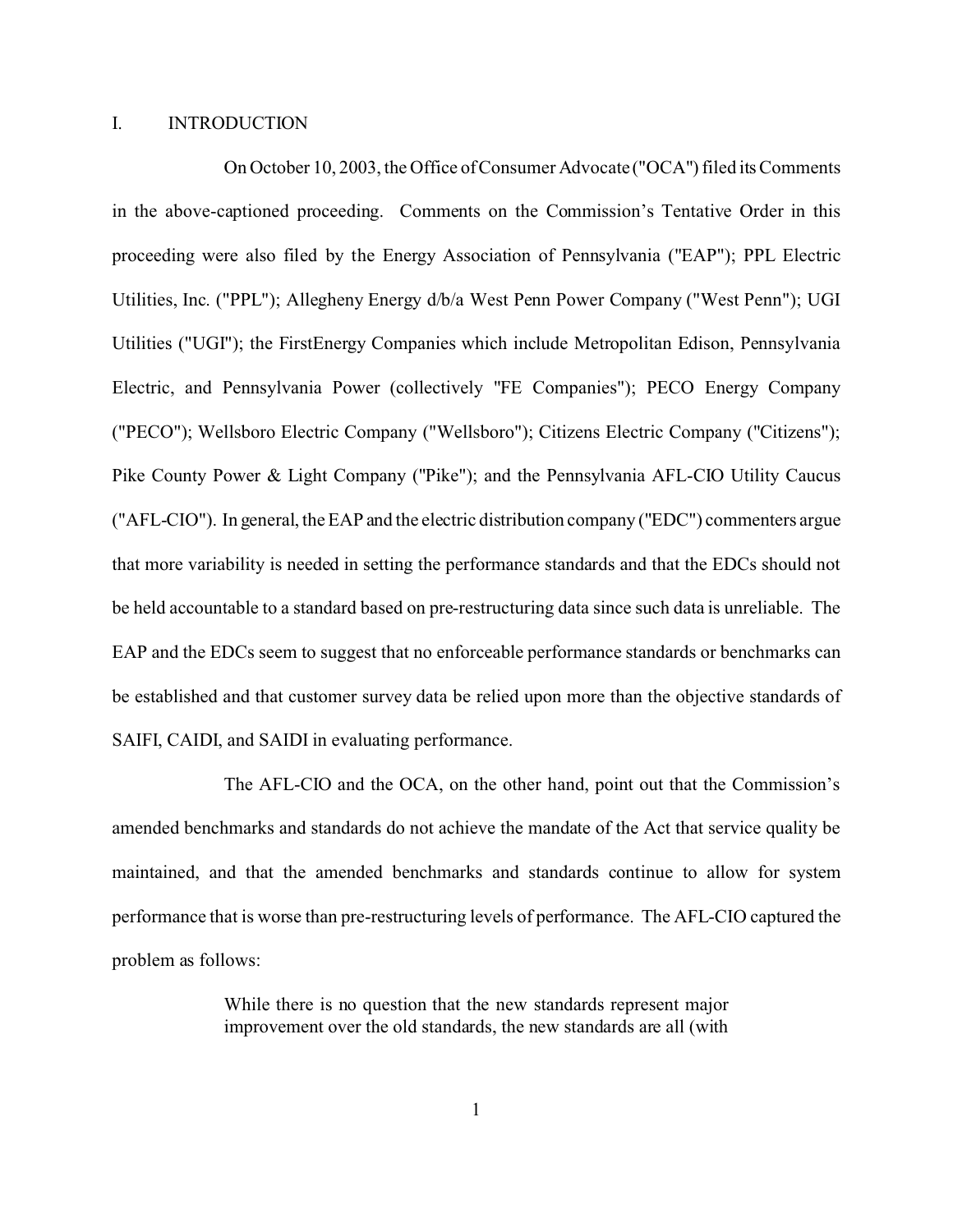two exceptions) substantially worse than the actual level of reliability experienced prior to restructuring.

The differences between the new standards and the prerestructuring level of system performance are not trivial. It must be recalled that CAIDI and SAIDI represent the average number of minutes that a customer is without electricity. So, for example, the new SAIDI standard of 172 for PPL says that it is "normal" or "acceptable" for a customer to be without electricity for nearly three hours when service is interrupted to the customer. In contrast, prior to restructuring, PPL's actual performance was to restore service to customers in less than two hours (ranging from 87 minutes from 1993-1995 to 116 minutes from 1995-1997).

AFL-CIO Comments at 3 (emphasis in original).

After a review of the Comments, the OCA remains convinced that the Commission's proposal here does not achieve the mandate of the Act to maintain service reliability. To further weaken the standards and benchmarks, as called for in the Comments of the EDCs and EAP by introducing more variability, softening or eliminating enforcement of the standards and benchmarks, and relying more on subjective customer survey data, is not in the public interest. As the OCA set forth in its Comments, the Commission must establish a mechanism that requires an EDC to achieve its pre-restructuring performance, at a minimum, on the key reliability indices. OCA Comments at 2. The Commission would also be well within its discretion to require performance that exceeded these historic levels. The Commission must not lose site of the key goal here -- achieving adequate and appropriate system reliability.

The OCA will not reply to each and every argument or position presented in the Comments of the other parties. However, the overall statements by EAP and the EDCs that reliability has improved since restructuring is not borne out by the objective data. The EAP and EDCs rely upon customer survey data that reflects the customer's satisfaction with the way a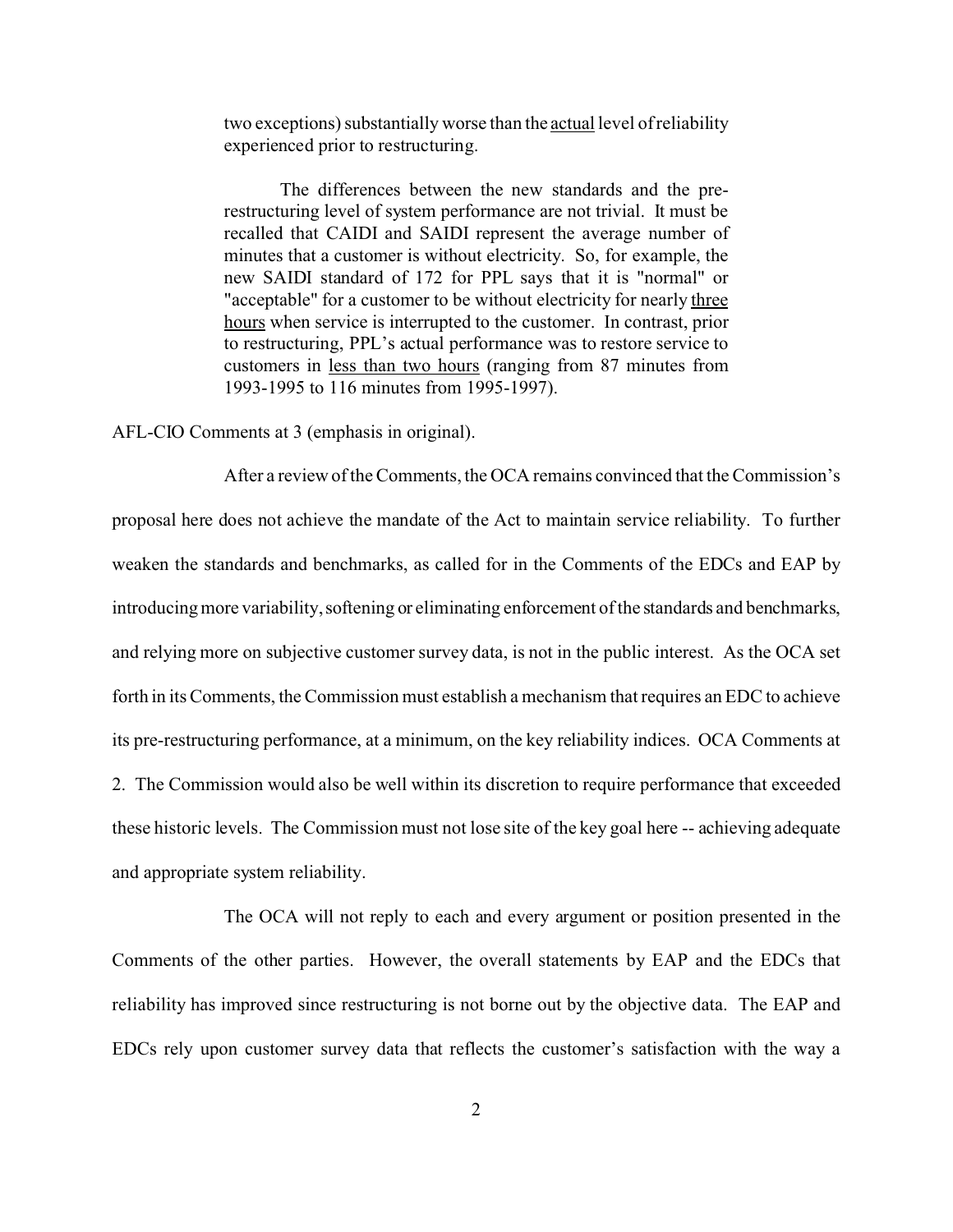complaint call or contact with the EDC was handled by the customer service representative. See, EAP Comments at 3; FE Companies Comments at 16-17. There are many areas of customer interaction with an EDC that are analyzed through this type of survey and not just a customer's satisfaction with the level of reliability or with whether the customer has received reasonably continuous service. The objective indices of the SAIFI, CAIDI, and SAIDI provide a better indication as to whether an appropriate level of reliability is being achieved. These objective indices show that for all but PECO and Duquesne, the major EDCs' most recent three year average performance is worse than the pre-restructuring benchmark performance on almost every major index. See, OCA Comments at 2, Table 1. The recomputation of the benchmark does little to change this picture, even though it allows for worse performance for some utilities. Only PPL benefits from the recomputed benchmark in that its most recent performance is now better for CAIDI and SAIDI. Compare, Tentative Order, Appendix B, Columns E and K.

In these Reply Comments, the OCA will address the broad issues raised by the EDCs and EAP regarding the quality of the pre-restructuring data, the need for variability including the return to the standard deviation approach for the small EDCs, the enforcement of the standards and benchmarks, and the greater reliance on customer survey data in lieu of the objective standard of CAIDI, SAIFI, and SAIDI to measure reliability. It remains the OCA's position that the Commission must further tighten its benchmarks and standards to achieve the mandate of the Act.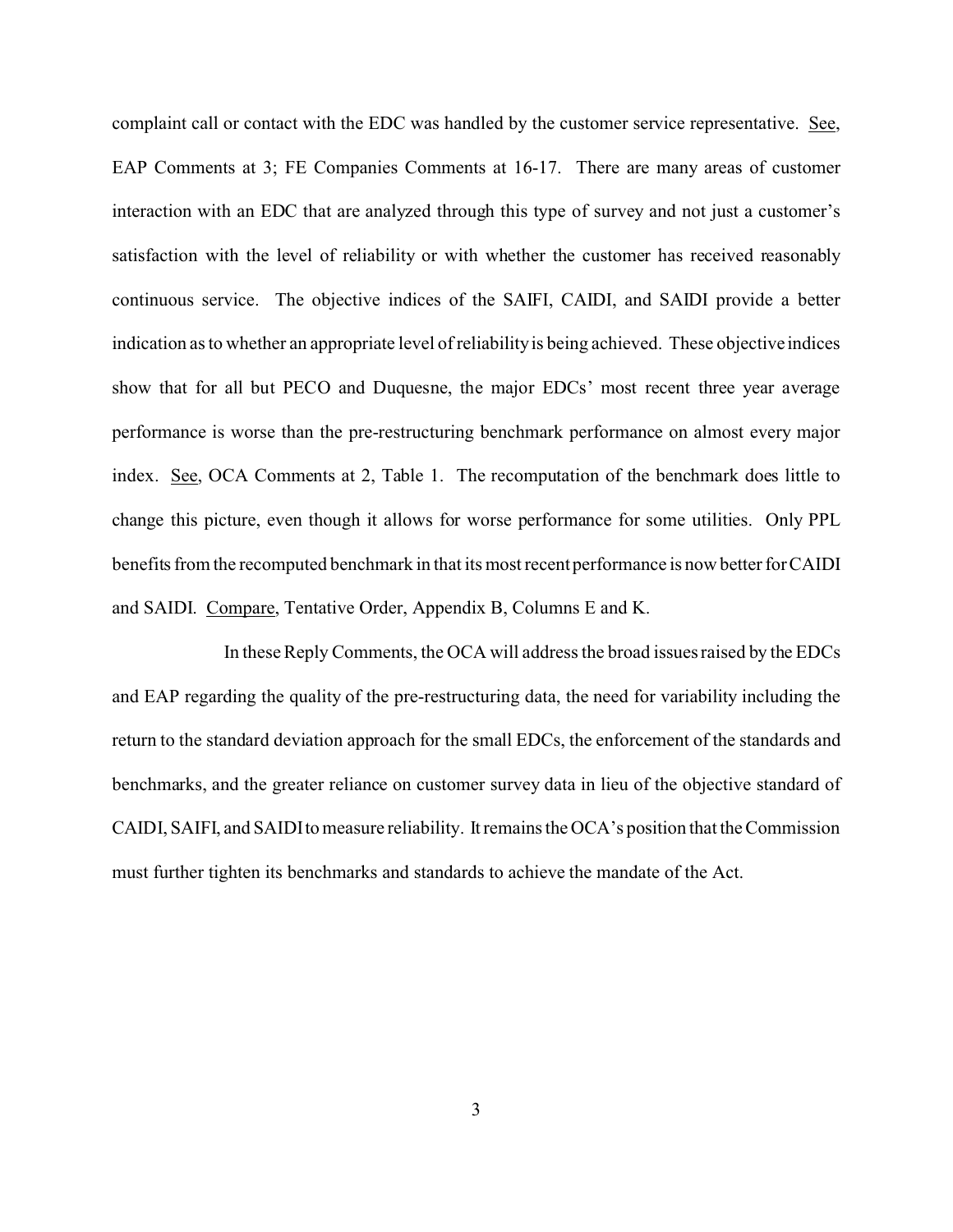### II. REPLY COMMENTS

- A. Data Quality Issues Will Always Exist And Cannot Stand In The Way Of Establishing Appropriate Performance Benchmarks And Standards.
- 1. There Has Been No Showing That The Historic Data Does Not Represent An Appropriate Level Of Reliability.

The EDCs and EAP raise a number of issues regarding the quality of the data that the Commission used to establish the historic performance benchmarks and the resulting standards. Some EDCs, such as West Penn, argue that since some of their historic data was missing, it would be unfair to hold them to any standard or benchmark calculated for this historic period. West Penn Comments at 4-5. Others argue that since they have installed automated outage management systems, the more recent data from the new system should be utilized in that it should be more accurate. FE Companies at 5-6, 11; Wellsboro at 3-4; Pike at 2. The most recent data from these systems, however, shows performance that is worse than the historic benchmarks. The OCA submits that data quality issues cannot stand in the way of establishing appropriate, enforceable benchmarks and standards designed to achieve the goal of the Act.

It is important to note that the historic data that forms the basis of the current benchmarks and standards was provided by the EDCs to the Commission in the 1998 to 1999 time frame during the first rulemaking and comment period in this original docket. The data provided by the EDCs to the Commission at that time represented the best available basis for the Commission to use in assessing pre-restructuring performance and setting the benchmarks and standards. Now, with the possibility of having to achieve those benchmarks and standards, the EDCs and EAP argue that the data is too inaccurate to form the basis of reliability standards. See, *e.g.*, EAP Comments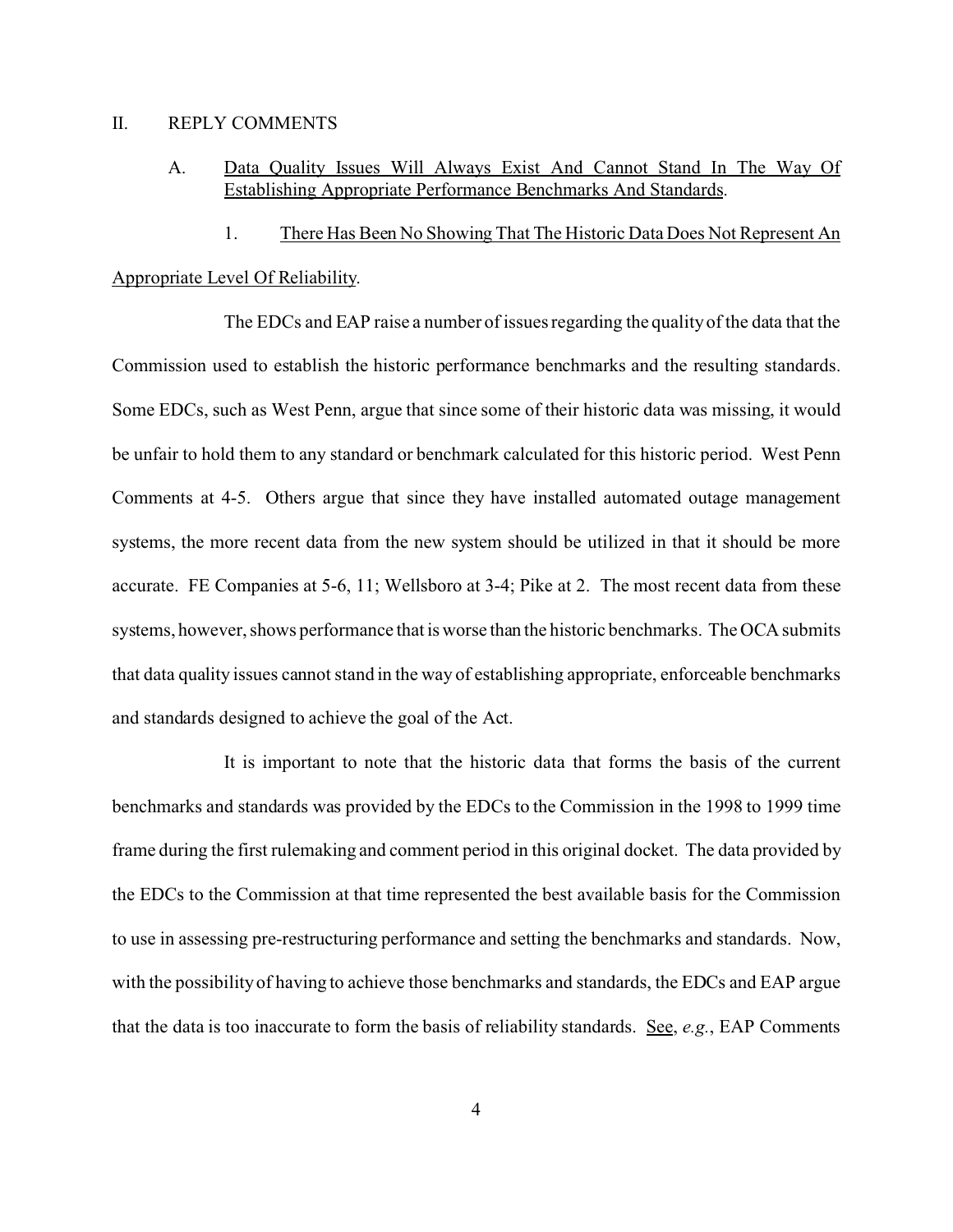at 12. It is far too late, however, to call this historic data "bad" or unreliable for the purpose of establishing pre-restructuring performance. The historic data was collected by the EDCs using the best technology available to each EDC at the time. It must serve as the basis for determining the prerestructuring level of performance since it was the basis of pre-restructuring reliability analysis by both the Commission and the Companies.

More to the point, there is no evidence presented by the EDCs that shows or even supports the claims that the historic data is not representative of pre-restructuring performance or that installation of new Outage Management Systems is the sole cause of the seeming deterioration in reliability. The claim that new Outage Management Systems are causing the appearance of deterioration in reliability has not been subjected to evaluation or review. In fact, the LB&FC Report made the point that careful analysis of such claim is needed before any adjustments should be considered. The LB&FC Report on this point is worth quoting:

> PECO and Penn Power appear to recognize the importance of documenting changes in their reliability data gathering to assure that the PUC's historic performance levels and standards are relevant for considering company reliability performance. PECO, for example, introduced a new outage management system in 2001. PECO staff transitioned from one automated system to another in ways that allowed prior or current years reliability data to be compared through system implementation planning and analysis prior to a during the initial phase of the new system's implementation.

> > \* \* \*

GPU and Allegheny Power have introduced new outage management systems. They have suggested that their performance levels and standards are no longer relevant; however, they have not requested the Commission to consider if adjustments are required. Moreover, they have not provided data and information needed by the Commission to consider if adjustments are required and to make such adjustments.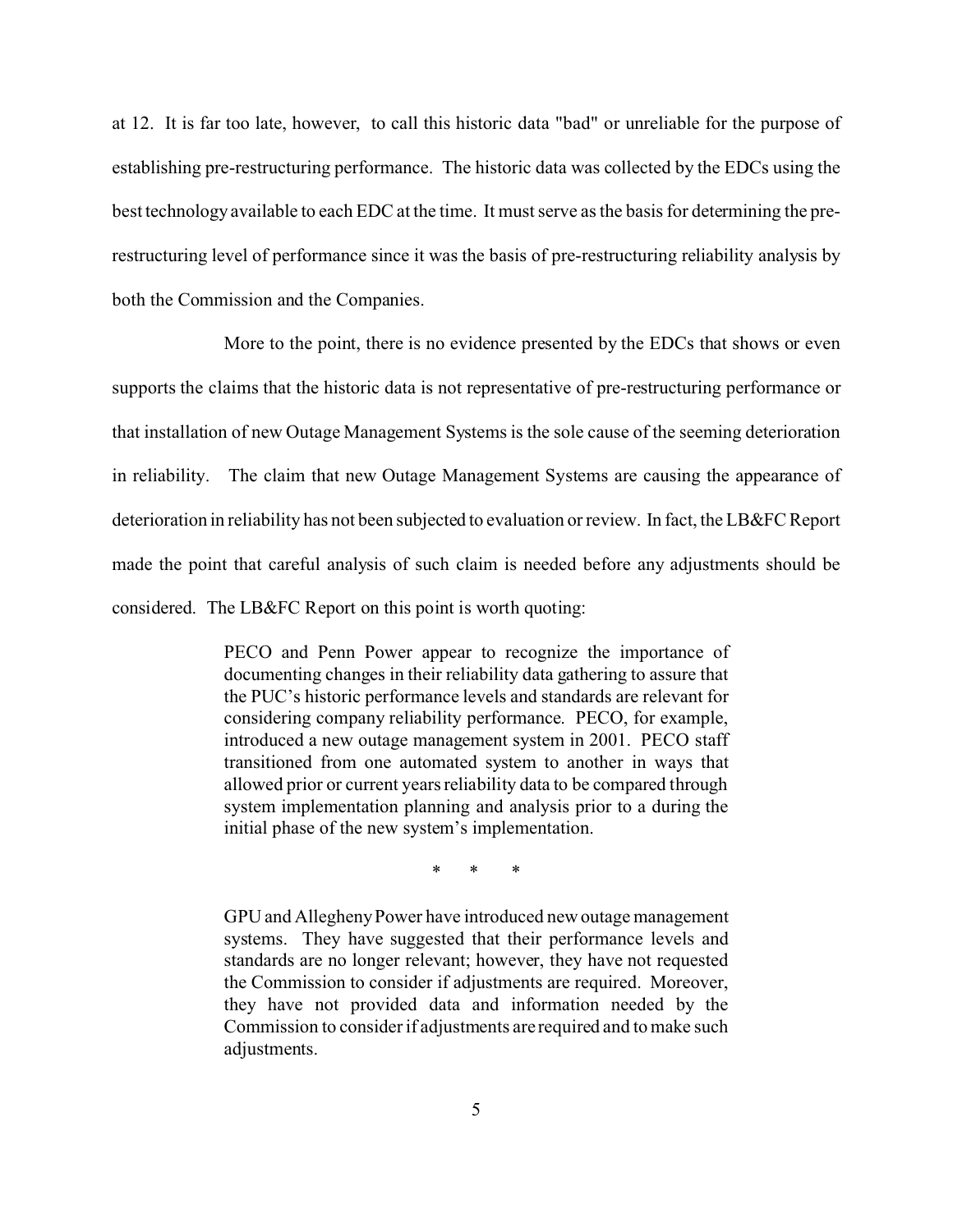LB&FC Report at 46-47.

It is interesting to note that PECO, who moved to a new Outage Management System after the time period for setting the historic benchmarks, has been able to exceed the historic benchmark levels of performance while the FirstEnergy Companies, following a similar implementation, have failed. If the EAP and EDC Comments are accepted, it would strongly suggest that the benchmarks for PECO be changed to reflect this better level of performance being reported from its new outage management system. The OCA does not support a change in any of the benchmarks based on these unsupported claims. But, if changes in outage management systems are to form the basis for new benchmarks and standards, such changes should be applied across all companies.

The OCA submits that although new data collection technology might show reliability that is inferior to historic levels, that does not mean that this decline in reliability is purely a result of a better quality of data. Many companies, both in Pennsylvania and in other states, have implemented new Outage Management Systems without apparent deterioration of service reliability. The OCA strongly urges the Commission to not reach any conclusions about the effects of changes in data collection technology without a full evidentiary record of the effects of such changes.

#### 2. Data Quality Issues Should Not Be The Focal Point Of This Proceeding.

The OCA submits that the EDCs' and EAP's allegations about the data quality issues must not distract the overall purpose of this proceeding. This proceeding is to establish performance benchmarks and standards that meet the mandate of the Act. Data quality issues will always exist in this area as data collection technology improves over time. At this time, the Commission should retain the existing historic benchmarks that are based on the best available data from the relevant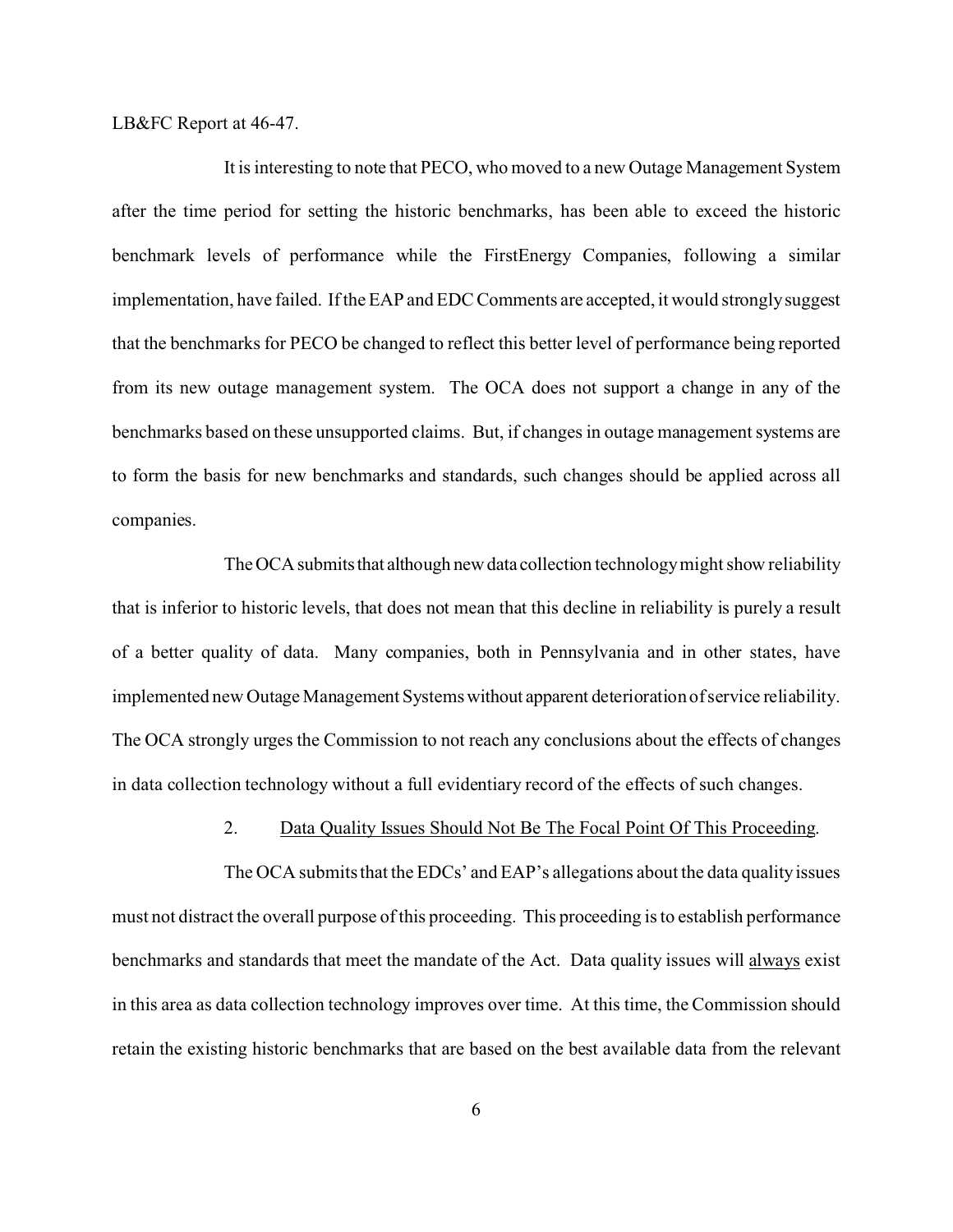historic period. It is only through maintaining these historic benchmarks, which have set the expected performance levels for the past four years, that the Commission can fairly say that it has implemented the mandate of the Act. As will be discussed in more detail below and in the rulemaking, the OCA suggests that if new data collection technology is installed and raises a compliance question, that matter should be addressed in the monitoring and enforcement of the standards. To the extent that it can be proven that sub-par performance is *solely* the result of improved data collection, a transition period or revision in the benchmarks or standards could be entertained on a case by case basis after the development of a full record.

The issue of data quality, though, cannot stand in the way of establishing and enforcing appropriate reliability benchmarks and standards. Data quality issues are more appropriately addressed in any enforcement procedures or mechanisms.

3. The Requests of Individual EDCs For A Change In Their Historic Performance Benchmarks Should Not Be Entertained.

#### a. Introduction

Several EDCs have asked for a further change in their historic performance benchmarks to reflect their concerns about historic data quality. The OCA submits that the Commission should not entertain such requests through this Tentative Order. Any such requests would more properly be made as a separate petition where the merits and all underlying facts can be thoroughly examined on the record. However, the OCA would note several problems and flaws with some of these requests.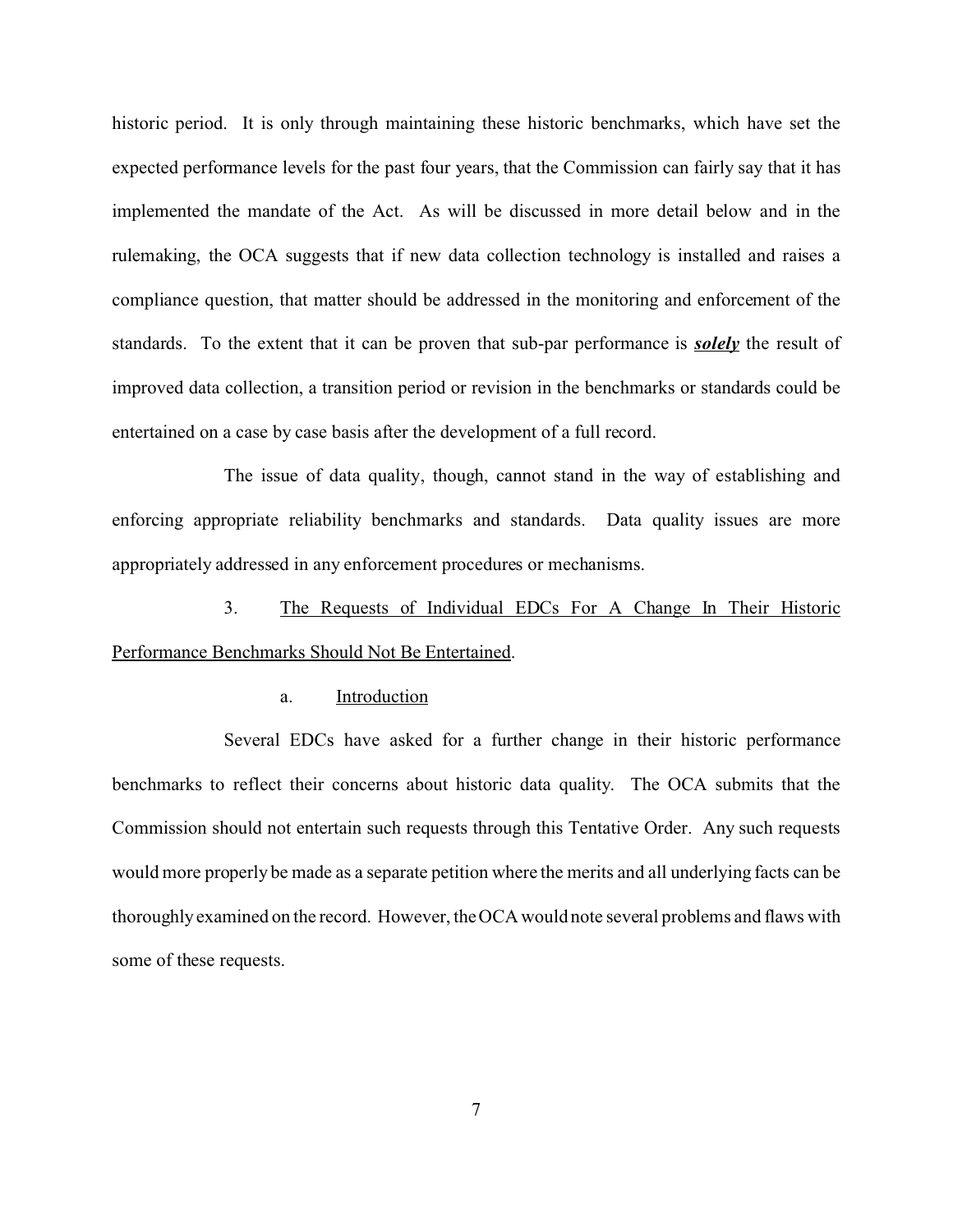#### b. FirstEnergy Companies (Met-Ed, Penelec, Penn Power)

At page 11 of their Comments, the FirstEnergy Companies request revised benchmarks and standards which are set forth in the attachment to their comments. Notably, the Companies propose benchmarks that represent significantly worse reliability than allowed by either the existing or recomputed benchmarks and standards. Some of the changes would reduce reliability performance requirements by as much as 70%, while many of the changes reduce reliability by 40% to 60%. These proposed benchmark levels suggest that the Companies' performance levels might not be acceptable at all, much less for use in setting a reliability standard. Significantly, though, the Companies propose to use data from 1998-2002 to establish the benchmarks and standards. FE Companies Comments at 11, Attachment. This data is post-restructuring and will not properly capture pre-restructuring performance that must be maintained.

Additionally, the FirstEnergy Companies' proposal for Met-Ed and Penelec are out of line with the Commission's Order in the case involving the merger of GPU and FirstEnergy. In the Commission's Order, Met-Ed and Penelec are required to implement the Service Quality Index proposed in that proceeding. Joint Application For Approval of The Merger Of GPU, Inc. and FirstEnergy Corp., Docket Nos. A-110300F0095 and A-110400F0040 at 83, Ordering ¶16.c. A comparison of the FirstEnergy proposals for Met-Ed and Penelec to the Service Quality Index under the Commission's Order is reflected in the following Table: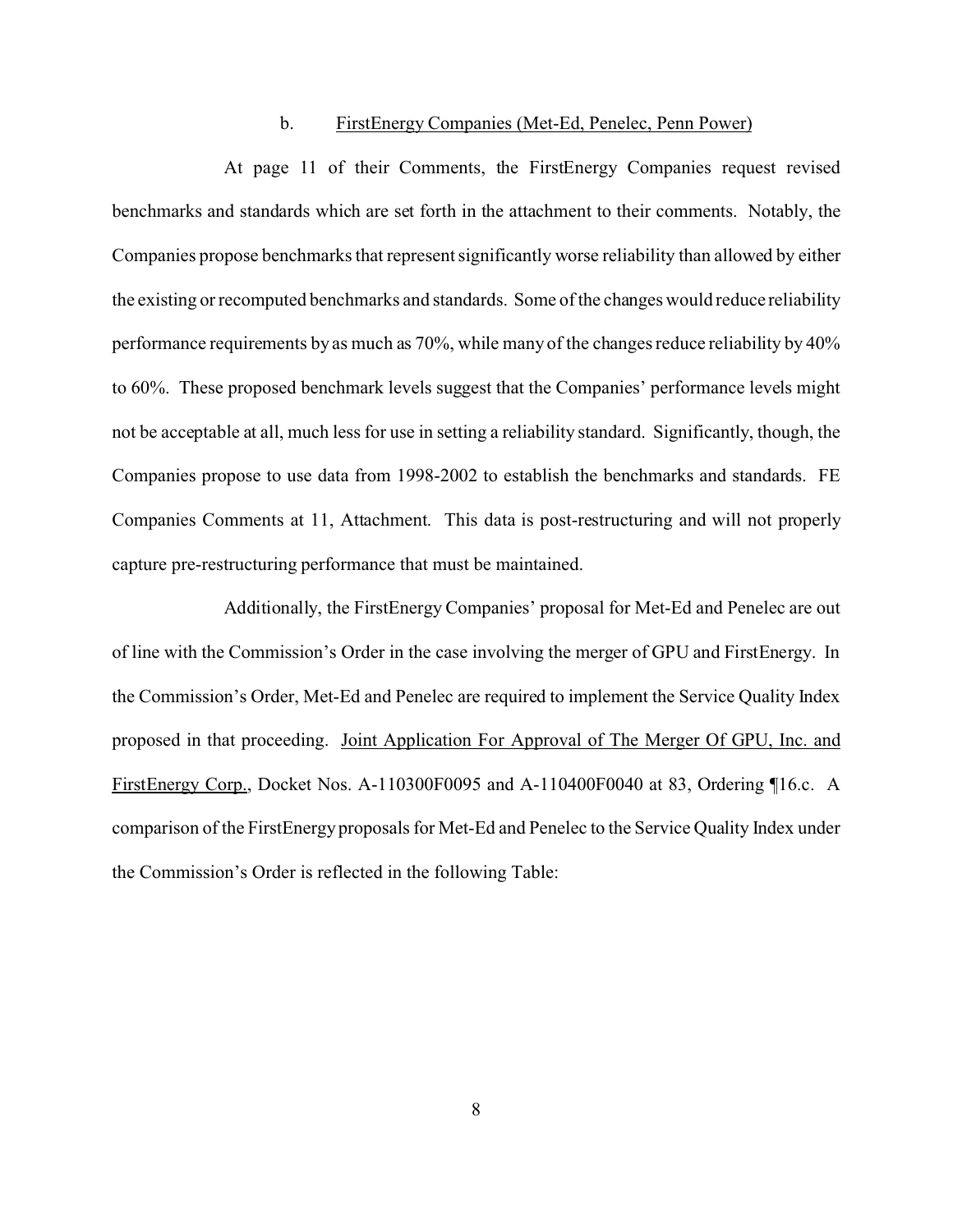## **TABLE 1**

# **Comparison Of FirstEnergy Proposals To Merger Requirements**

| Index        | Met-Ed<br>Merger<br>Requirements | Met-Ed<br>Proposal                                                       | Penelec<br>Merger<br>Requirements  | Penelec<br>Proposal                                                      |
|--------------|----------------------------------|--------------------------------------------------------------------------|------------------------------------|--------------------------------------------------------------------------|
| <b>SAIFI</b> | 1.2                              | 1.17 (benchmark)<br>$1.29$ (3-yr. standard)<br>1.41 (12-mo.<br>standard) | $1.5$ (by 2004)<br>$1.2$ (by 2006) | 1.39 (benchmark)<br>$1.52$ (3-yr. standard)<br>1.66 (12-mo.<br>standard) |
| <b>CAIDI</b> | 125 (by 2004)<br>120 (by 2006)   | 156 (benchmark)<br>$171$ (3-yr. standard)<br>187 (12-mo. standard)       | 125 (by 2004)<br>120 (by 2006)     | 143 (benchmark)<br>158 (3-yr. standard)<br>172 (12-mo. standard)         |

Source: Joint Application for Merger, Service Quality Index attached to Recommended Decision and Attachment to FE Companies Comments.

The OCA submits that there is no justification here for changing the benchmarks and standards for the FirstEnergy Companies. In particular, there is no reason to establish revised reliability benchmarks that are well below the merger requirements for Met-Ed and Penelec.

### c. West Penn

West Penn also requests a change to its benchmarks and standards arguing that the proposed benchmark is skewed by a period of missing data and its conversion to a new outage management system. Of note, the Commission's recomputation of the benchmarks resulted in only minor changes to West Penn's historic benchmark performance. It is not clear to the OCA that there was "missing data" in 1999 when the Commission first calculated the historic benchmark for West Penn or whether the Commission relied on and utilized data provided by the Company during that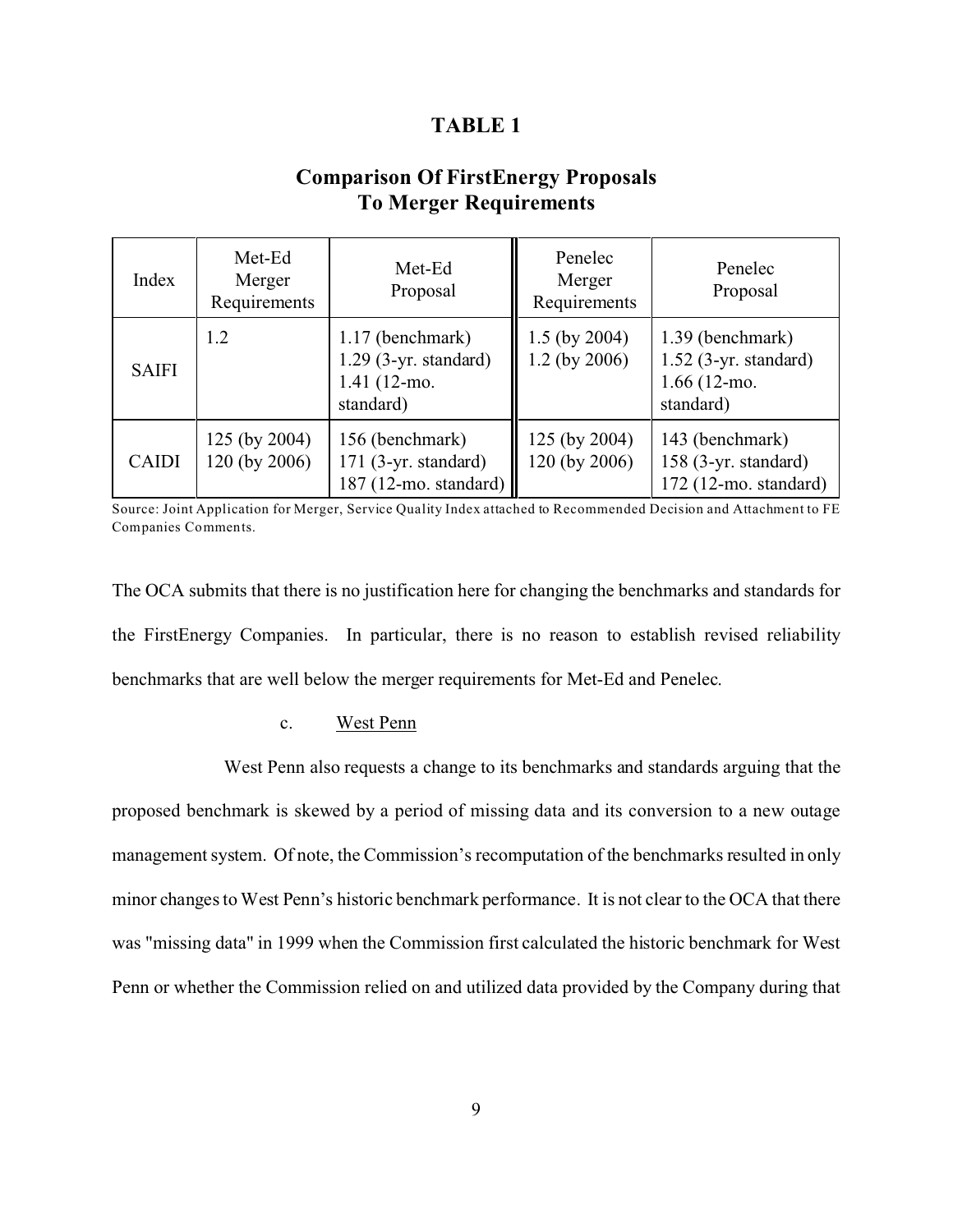time period. Also, it is not clear whether the Commission's recomputation used the same underlying data or whether the Company could not now produce the same data used in 1999.

If the Commission entertains a request from West Penn for a change in its benchmarks and standards, this must occur in an appropriate proceeding and the effect of the change to a new outage management system must be fully documented. Additionally, the Commission must not rely on post-restructuring data to establish those standards.

### d. Pike

Pike has also proposed that it utilize more recent data from 1999 to 2002 to establish its benchmarks and standards. Pike Comments at 2. This time period is post-restructuring and will not properly establish whether the reliability of service has been maintained at pre-restructuring levels. There is no basis for a change in Pike's benchmarks and standards at this time.

### 4. Conclusion

The OCA submits that data quality issues will always exist and cannot stand in the wayoftheCommission establishing and enforcing appropriate benchmarks and standards. TheOCA suggests that the Commission maintain its current benchmarks and revise its minimum performance standards, as recommended in the OCA's Comments, so that an EDC is expected to achieve its historic benchmark on a 3-year rolling average basis. The 12-month rolling average standard could allow some minor variation from the historic benchmark. Data quality issues should be addressed through an appropriate enforcement procedure with appropriate evidence of the effect of the change in data collection methodologies if an EDC is unable to meet the Commission standards. The OCA submits that lowering benchmarks and standards would not be the appropriate way to proceed and would not be in the public interest.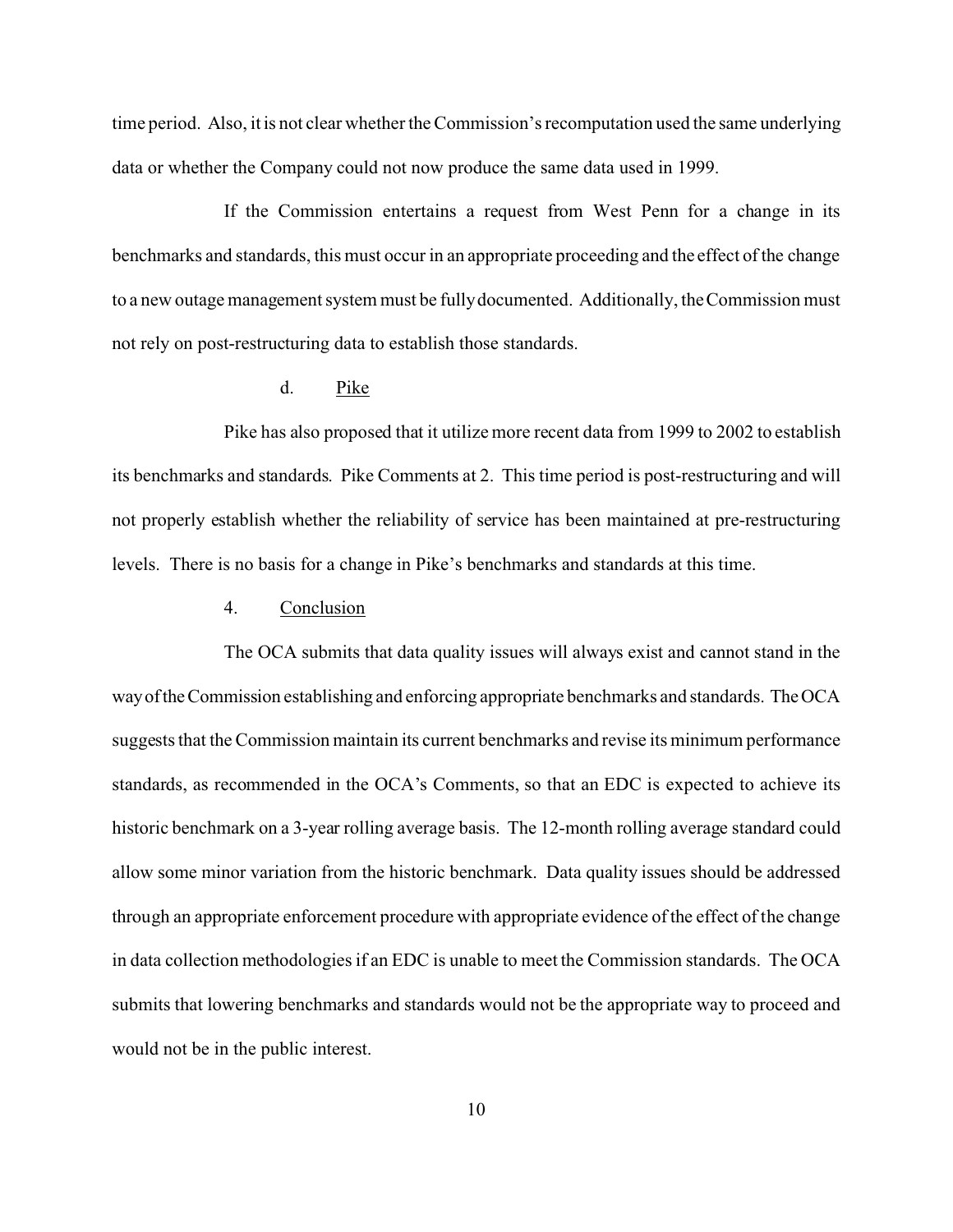B. Allowing Further Variability In The Minimum Performance Standards Does Not Achieve The Mandate Of The Act And Does Not Serve To Move EDCs To Appropriate Levels Of Reliability.

A number of EDCs have suggested that variability in the minimum performance standards above the levels proposed by the Commission for the 3-year rolling average and the 12 month rolling average should be included in the Commission's final standards. The small EDCs and EAP have suggested a return to the standard deviation approach for the small EDCs, although they suggest using a 1.0 to 1.5 standard deviation rather than the 2 standard deviations contained in the Commission's original minimum standards. See, EAP Comments at 6; UGI Comments at 3; Citizens Comments at 2; Wellsboro Comments at 1-2; Pike Comments at 3. The OCA submits that allowing variability from the historic performance for the 3-year rolling average should not be permitted, and additional variation in the 12-month rolling average minimum performance standard cannot be supported. Moreover, a return to the failed standard deviation approach, even for just the small EDCs, cannot be supported.

As noted in the OCA's Comments, the Act calls for reliability to be maintained *at a minimum* at pre-restructuring levels. Allowing an EDC to achieve performance that is always worse than the pre-restructuring level is not acceptable under the Act. The proposal by the EDCs and EAP to allow for greater variation from the historic averages cannot meet the requirements of the Act and simply allows for further deterioration of reliability in the Commonwealth.

## C. The Commission Must Establish An Enforcement Mechanism In Its Rulemaking That Assures Compliance With The Requirements Of The Act.

One of the main themes of the Comments of the EDCs and EAP is that the Commission should not adopt any enforcement mechanisms or penalties for failure of the EDCs to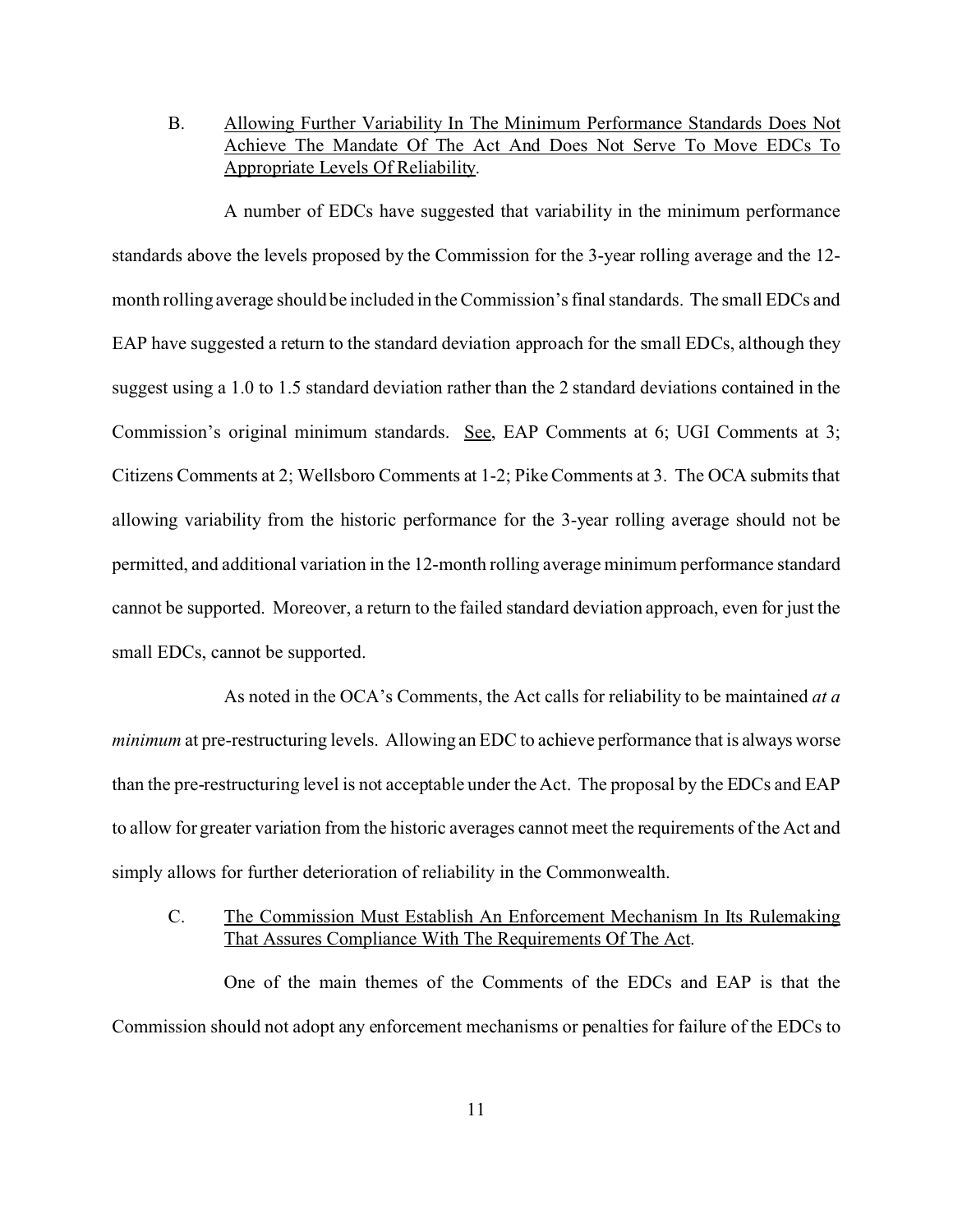meet the minimum performance standards. See, EAP Comments at 7-8; UGI Comments at 4-6; PECO Comments at 4. The EAP calls for a transition stage where EDCs can explain any "aberration" in performance prior to the Commission undertaking any enforcement action or issuing any non-compliance finding, order or Secretarial Letter. EAP Comments at 8. In part, this approach is again a reflection of the claim that the performance standards are based on "bad" data. PECO suggests that the Commission change the language in the Tentative Order to remove any suggestion of a mandatory enforcement action and make the language consistent with the rulemaking. PECO Comments at 4.

The OCA submits that monitoring and enforcement of the performance standards and benchmarks is absolutely essential to ensuring that reliable service is available in the Commonwealth. Without an enforcement proposal that will ensure compliance, having performance benchmarks and standards is meaningless. The OCA will discuss in more detail its proposal for enforcement of the Commission's benchmarks and standards in its Comments in the Rulemaking docket at L-00030161. The OCA does not disagree with PECO that the language in this docket should be consistent with the language that results in the rulemaking. That change should occur at the conclusion of the rulemaking. The other EDC and EAP suggestions that the historic data is "bad" or cannot be relied upon for enforcement should be rejected.

As noted above, the OCA expects that data quality issues will continue as data collection technologies continue to improve. Rather than forsake enforcement because there will always be data quality issues, the Commission should ensure that the enforcement mechanism in place can address data quality issues. If an EDC can prove conclusively that its failure to comply with a Commission standard is *solely* the result of a changed data collection methodology, then the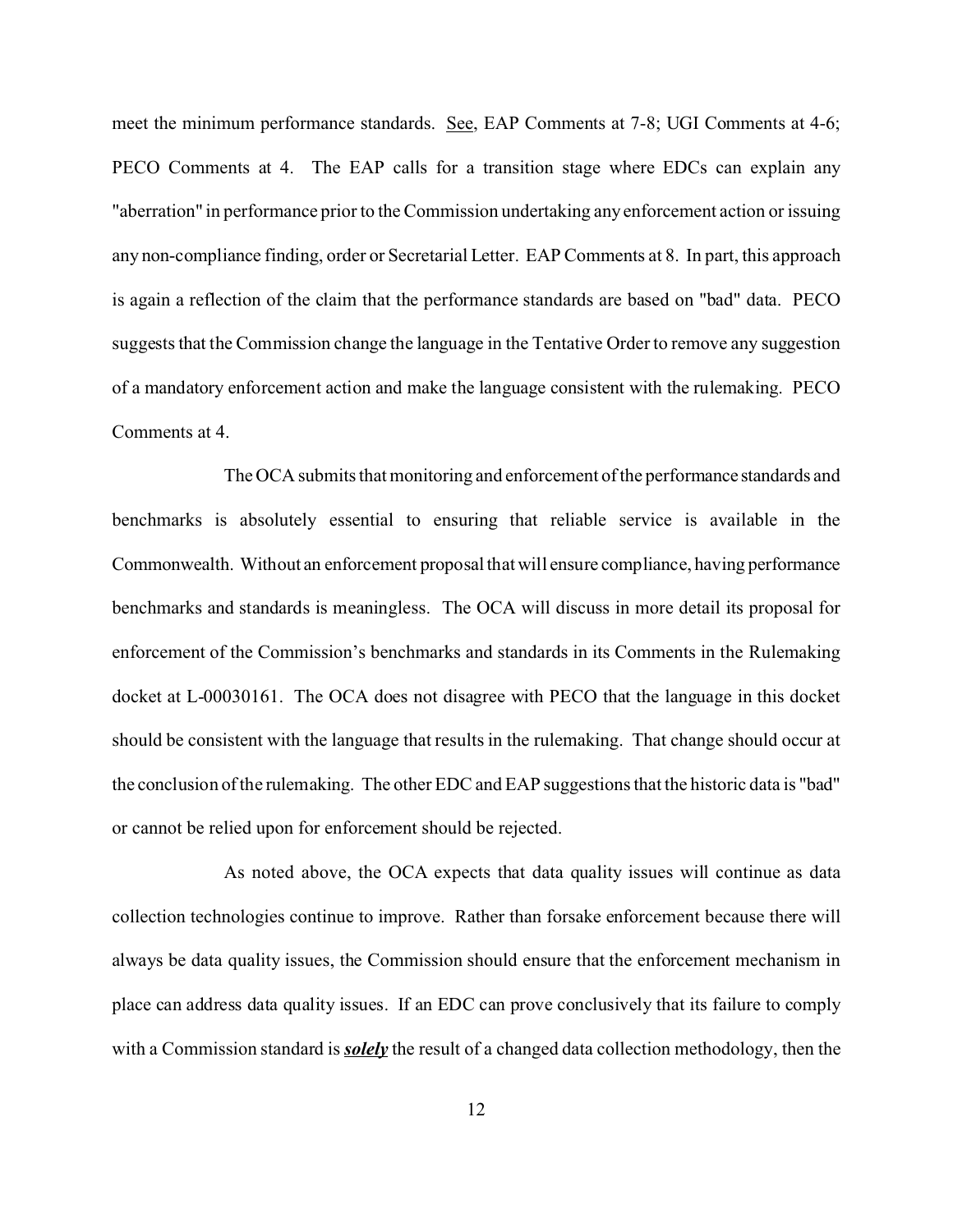Commission should consider a transition period for the EDC to improve performance or a revision in the benchmarks or standards if the new data so warrants. This should be done on a case by case basis, and only when the EDC's failure can be fully demonstrated to result from the change in data collectionmethodologies or technology. Poor performance should not escape Commission oversight merely due to the assertion that past data may not be as good as current data.

PECO raises a related argument. PECO argues that large storms, clustered together but not meeting the major event definition, can heavily influence the reported performance results. PECO arguesthat automatic fines or penalties would be inappropriate in these circumstances. PECO Comments at 5-6. PECO's arguments miss the mark. First, PECO's arguments suggest that weather alone is the driving force for the reliability metrics. In fact, many items fully within the Company's control have an impact on the EDC's performance. Such things as on-going maintenance, tree trimming, storm preparedness and storm response all have an impact on the values recorded by the metrics. How a company responds to both usual and unusual sequences of events all bear on reliability. If, however, the imposition of fines or penalties is a concern, the OCA would suggest that the enforcement procedures contain a mechanism that allows petitions for waiver for a particular series of events at a particular time. In this way, such events, and the EDCs response to the events, can be be properly evaluated.

As noted above, the OCA will discuss enforcement issues in more detail in the rulemaking proceeding. The Commission, however, must establish enforcement mechanisms and procedures that assure compliance with the Act.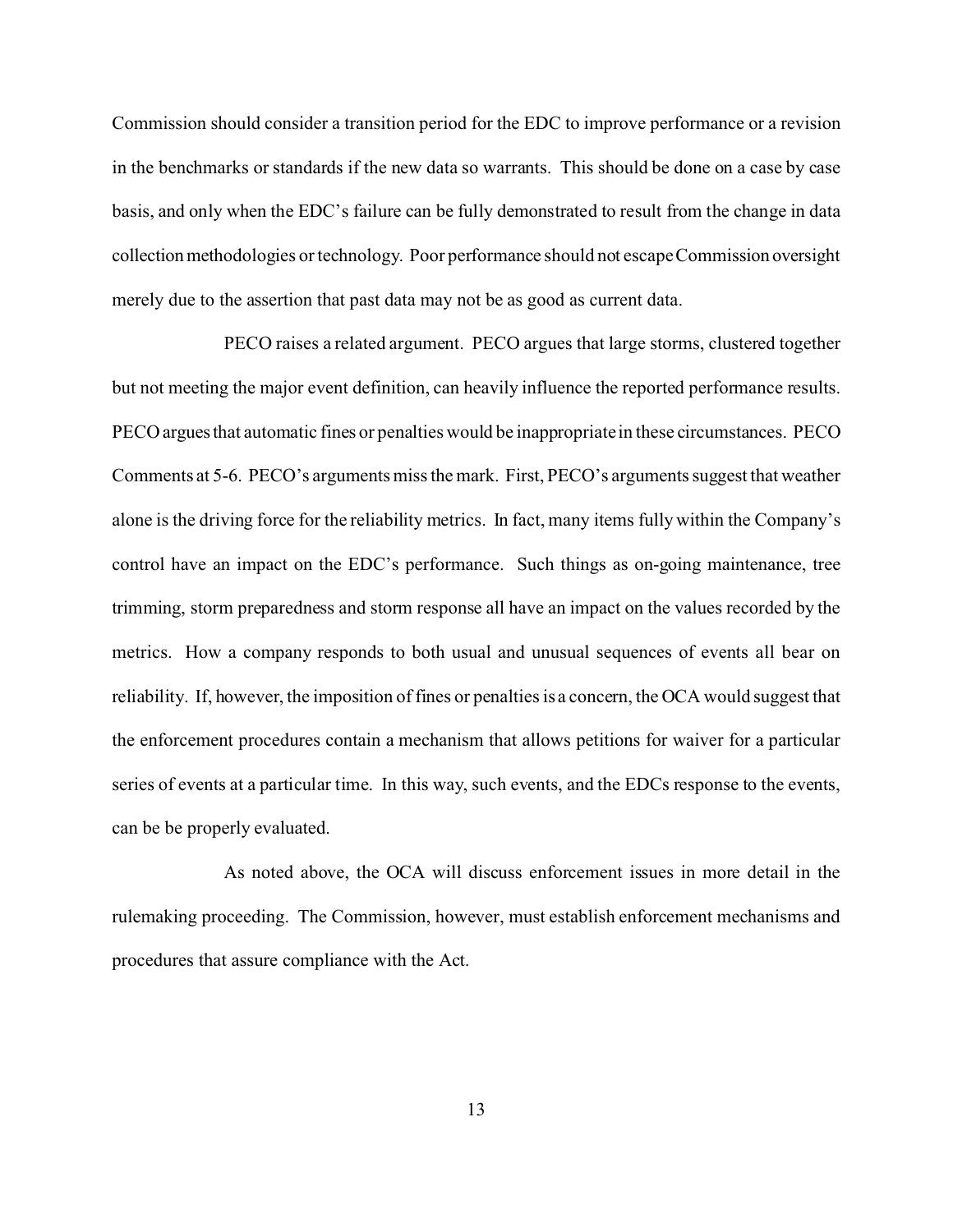## D. The Use Of Customer Survey Data Is Not An Adequate Substitute For The Objective Standards Of SAIFI, CAIDI and SAIDI.

In their Comments, the EDCs and EAP point to customer survey data both locally and nationwide that shows that a large percentage of customers are satisfied with their "utility" service. EAP Comments at 3-4; West Penn Comments at 7; FE Companies Comments at 16-17. The EDCs and EAP suggest that this customer survey data should be relied upon more than the objective metrics of CAIDI, SAIFI, and SAIDI for determining whether the EDCs have achieved acceptable reliability. See, *e.g.*, EAP Comments at 3-4; FE Companies Comments at 16-17; West Penn Comments at 7. This suggestion is flawed in several respects. The OCA agrees that the customer survey data has value for EDC management both as one part of an assessment of overall company performance and an indication of areas where customer service may be lagging. Customer survey data, however, cannot substitute for the objective reliability standards that measure the average duration and frequency of outages experienced by customers and the system.

Customer survey data does not serve the same purpose as the objective reliability indices. Importantly, overall customer survey data may not capture very significant problems that are affecting smaller numbers of customers in localized areas. It is for this reason that continued reporting of operating area data and troubled circuit data is essential. Additionally, deterioration in service performance may not impact customer perceptions until such interruptions become routine or catastrophic in a particular area. Even then, customer expectations might be decreased as problems persist. Finally, it is difficult to design a survey that captures the necessary customers and data to fully assess reliability performance. A customer survey along troubled circuits might provide a very different level of perceived satisfaction with reliability than a general survey.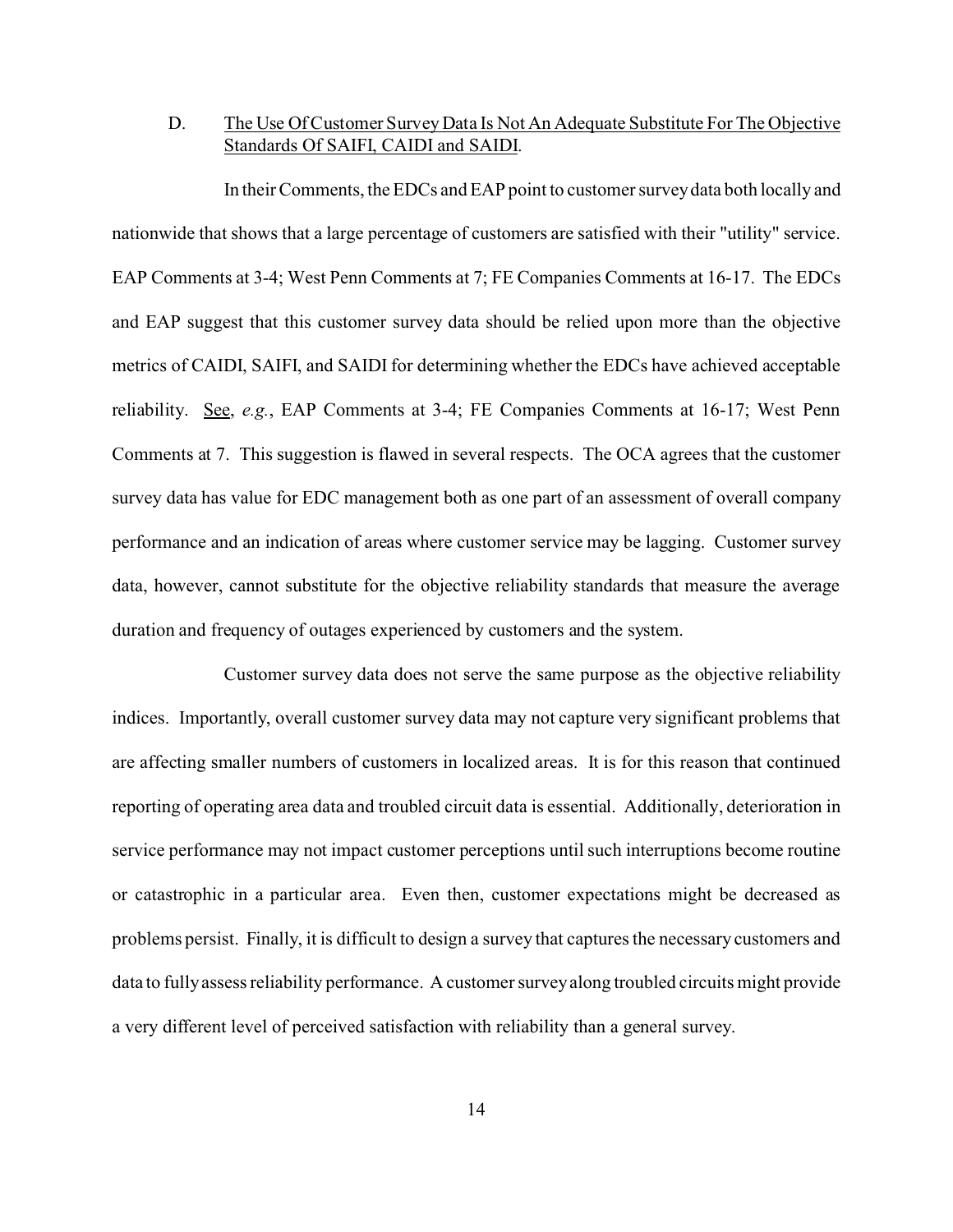The FirstEnergy Companies' arguments regarding the use of customer survey data in assuring compliance with the statutory mandate are particularly off the mark. The FirstEnergy Companies point to customer survey responses regarding *overall* quality of service in attempting to make an argument that customers view their service as reliable today. At pages 16-17 of their Comments, the FirstEnergy Companies can only point to customer satisfaction with the Companies' customer service representatives and the ease of reaching the Companies. These responses do not have a bearing on whether customers believe that their actual electric service is as reliable as in the past or as reliable as it should be. In fact, in 2002, approximately 28% of the complaints to the Commission's Bureau of Consumer Services about Met-Ed and Penelec were about service interruptions. See, 2002 Bureau of Consumer Services Report and Evaluation, p. 26. The next highest level of complaint activity concerned billing disputes, which accounted for 13% of all complaints to BCS. Id. Relying on data about *overall* customer service quality in a customer survey is not an adequate response to issues concerning actual reliability performance.<sup>1</sup>

The OCA submits that the objective technical standards must be the paramount standards for assessing reliability in the Commonwealth. To the extent that customer surveys can be conducted addressing specific reliability issues, the OCA does not object to their use or consideration regarding these issues. But such subjective surveys cannot overcome the hard fact that most EDCs are not meeting the standards and benchmarks set forth by the Commission, standards and benchmarks that do not currently achieve the mandate of the Act.

<sup>1</sup> West Penn also cites customer survey data for Pennsylvania from a Potomac survey. It is not clear what the precise question was that gave rise to the percentages found in the charts.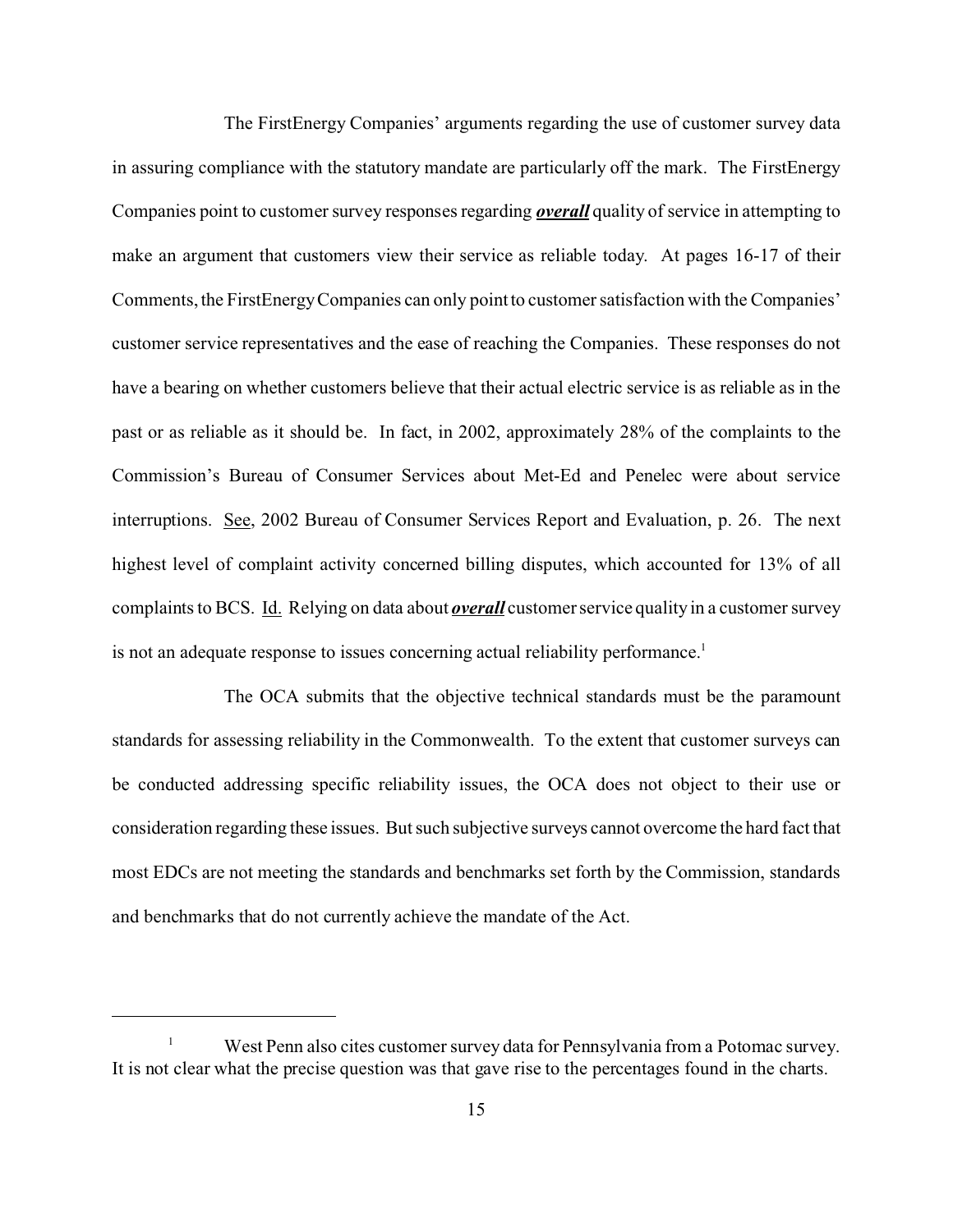## E. The Commission May Wish To Consider A Uniform Standard In The Future But Should First Ensure That Reliability Is, At A Minimum, Maintained At Pre-Restructuring Levels.

The EDCs have different views on whether a statewide standard should be utilized by the Commission. For example, PPL suggests in its Comments that a single statewide standard should be explored, arguing that by doing so, EDCs like PPL that have achieved performance above the statewide mean could be held to a less restrictive standard. PPL Comments at 4. UGI, on the other hand, suggests that the Commission should not adopt a uniform methodology, but allow the standards to be established based on each EDC's individual performance. UGI Comments at 3. As the OCA noted in its Comments, the Commission may wish to consider a move to a statewide standard at some point, but in no instance can the move to a statewide standard result in any individual EDC achieving a level of reliability that is worse than its own pre-restructuring performance. Such a reduction in service quality by any EDC would clearly conflict with the mandates of the Act.

At this time, the OCA is concerned with the apparent deterioration in reliability that is occurring in the Commonwealth. A review of the statistics indicates that for most EDCs, reliability performance is worse than pre-restructuring performance, by any measure. As clearly demonstrated in Appendix B of the Commission's Tentative Order, of the 11 EDCs, six would have recorded a failure to meet one or more of the rolling 3-year average standards for 1999-2001. These same utilities would also fail one or more standards considering the more recent 2000-2002 data. Considered against the current benchmarks, the performance result is even worse. As shown in the OCA's Comments at page 2, only PECO, which is subject to specific reliability improvement requirements under the settlement of its merger proceeding, has performance that consistently meets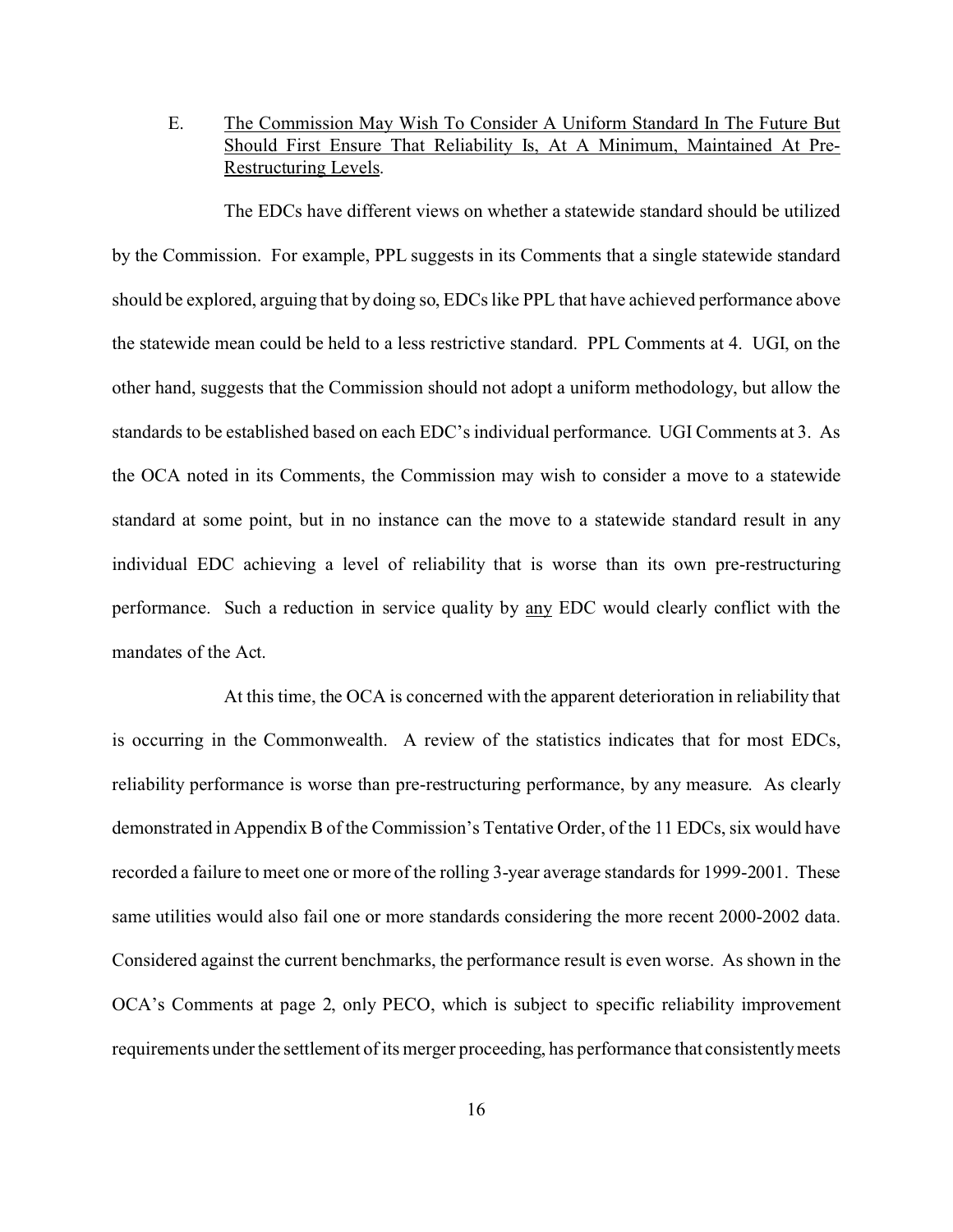or exceeds pre-restructuring levels for all of the relevant indices. Given the current status of reliability in the Commonwealth as compared to pre-restructuring levels, the OCA submits that the Commission's focus should be on working closely with each individual EDC to develop compliance plans. These plans should have specific implementation steps that restore reliability to levels that the residences and businesses of the Commonwealth have a right to expect and enjoy.

Once the EDCs have been restored to appropriate levels of reliability, the Commission should consider whether a move to a statewide, enforceable standard is in the public interest. Such a standard would be within the Commission's discretion to establish so long as this change would not allow any individual utility to have reliability performance worse than its prerestructuring reliability. At this time, however, the Commission's attention needs to be directed at ensuring that each EDC's reliability performance meets its pre-restructuring level at a minimum, that reliability throughout the Commonwealth is adequate, and that service is reasonably continuous and without unreasonable interruption or delay. 66 Pa.C.S. §1501, 2802(3).

F. The Procedures For Excluding Major Event Data And The Reporting Requirements Are Reasonable And Should Be Maintained.

The EDCs and EAP also argue that there should be no formal process for requesting the exclusion of data under the major event criteria and that reporting requirements should be scaled back so that reports are less detailed and issued less often. See, *e.g.*, EAP Comments at 11-13; FE Companies Comments at 14-16; PPL Comments at 5-6. The OCA disagrees.

The OCA submits that the Commission should retain the formal process for requesting exclusion of major event data from the reported results at this time. In the past, the major event criteria has not been uniformly applied by the EDCs. Although the Commission provides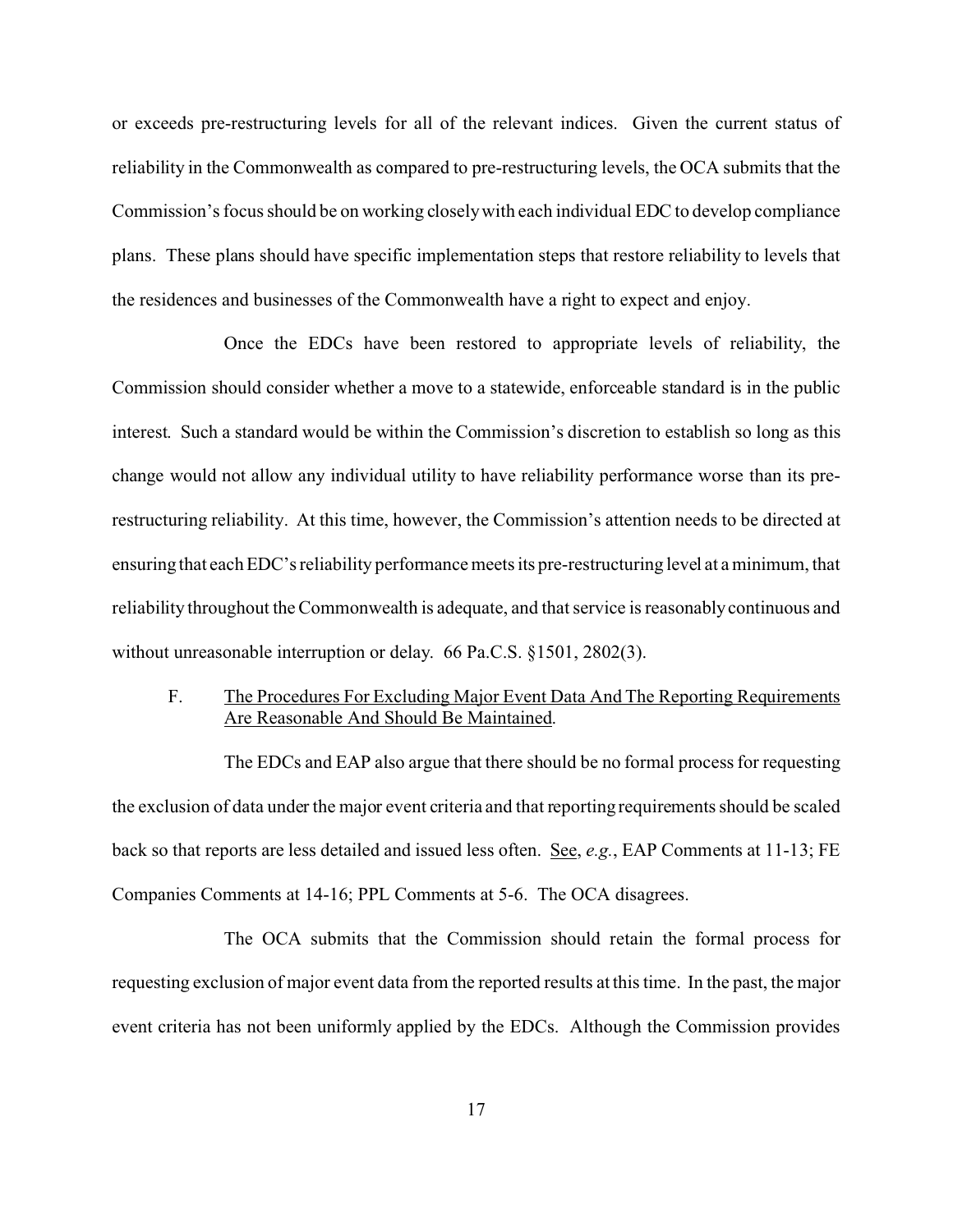clarification about the application of the criteria to underlying data in this Tentative Order, the Commission should utilize a formal process to ensure that the criteria are being applied uniformly, and that the guidance it has provided is sufficient. Given the significant differences in the application and interpretation of this regulation in the past, a formal process to review the continuing use of the regulation is in order.

Additionally, the reporting that the Commission seeks in the Tentative Order is an important element in ensuring that reliability is maintained. The OCA agrees that reporting requirements should be reasonably streamlined, should focus on the necessary data, and should be done often enough so that Commission staff can properly monitor progress of an EDC over the course of a year in meeting the performance standards and benchmarks. At this time, the Commission's proposal for quarterly monitoring seems appropriate to achieve these goals.